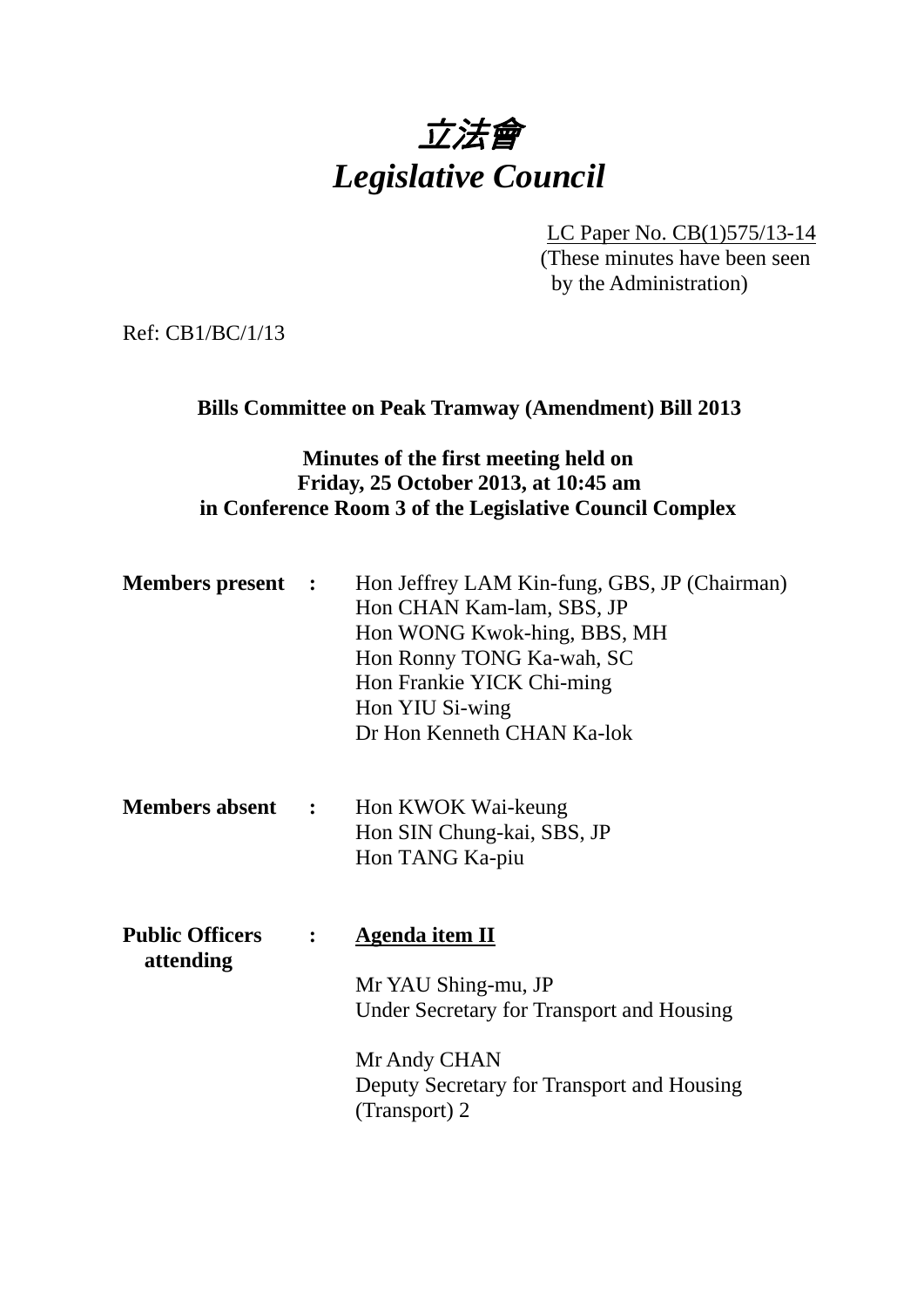|                             | <b>Miss Carrie CHANG</b><br>Principal Assistant Secretary for Transport and<br>Housing (Transport) 1              |
|-----------------------------|-------------------------------------------------------------------------------------------------------------------|
|                             | Mrs Miranda YIM<br><b>Assistant Commissioner for Tourism 3</b><br><b>Commerce and Economic Development Bureau</b> |
|                             | Ms Cindy YAU<br>Senior Assistant Law Officer (Civil Law)<br>Department of Justice                                 |
|                             | Ms Angie LI<br><b>Senior Government Counsel</b><br>Department of Justice                                          |
|                             | Ms Doris CHOW<br>Assistant Director of Lands (Hong Kong)                                                          |
|                             | Dr LEUNG Kin-man<br><b>Assistant Director of Electrical and Mechanical</b><br>Services (Railways)                 |
| <b>Clerk in attendance:</b> | Ms Sophie LAU<br>Chief Council Secretary (1)2                                                                     |
| <b>Staff in attendance:</b> | Miss Evelyn LEE<br><b>Assistant Legal Adviser 10</b>                                                              |
|                             | Ms Macy NG<br>Senior Council Secretary (1)2                                                                       |
|                             | Ms Emily LIU<br>Legislative Assistant (1)2                                                                        |

## Action

# **I Election of Chairman**

1. Mr CHAN Kam-lam, the member who had the highest precedence among those present at the meeting, presided at the election of Chairman of the Bills Committee. He invited nominations for the chairmanship of the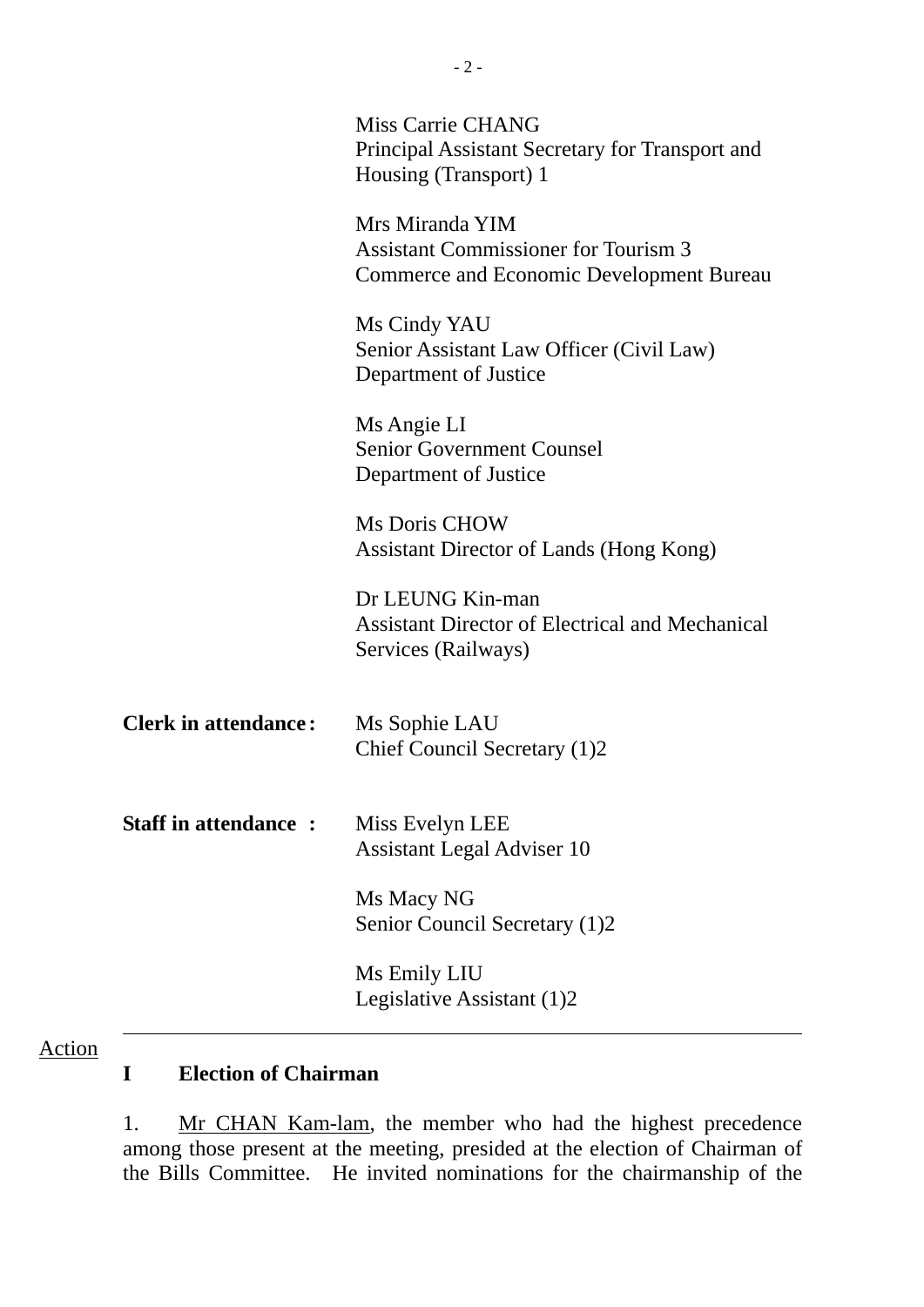Bills Committee.

2. Mr YIU Si-wing nominated Mr Jeffrey LAM, and the nomination was seconded by Mr WONG Kwok-hing. Mr Jeffrey LAM accepted the nomination.

3. There being no other nominations, Mr Jeffrey LAM was elected Chairman of the Bills Committee.

| $\mathbf{I}$ | <b>Meeting with the Administration</b> |                                 |
|--------------|----------------------------------------|---------------------------------|
|              | (LC Paper No. CB(3)5/13-14             | - The Bill                      |
|              | File Ref: THB $(T) L 2/5/7$            | - The Legislative Council Brief |
|              |                                        | issued by the Transport and     |
|              |                                        | <b>Housing Bureau</b>           |
|              | LC Paper No. $LS2/13-14$               | - Legal Service Division Report |
|              |                                        | on the Bill                     |
|              | LC Paper No. $CB(1)138/13-14(01)$      | - Paper on Peak Tramway         |
|              |                                        | (Amendment) Bill<br>2013        |
|              |                                        | prepared by the Legislative     |
|              |                                        | Secretariat<br>Council          |
|              |                                        | (background brief)              |
|              | LC Paper No. $CB(1)138/13-14(02)$      | - Marked-up copy of the Bill    |
|              |                                        | prepared by the Legal Service   |
|              |                                        | Division)                       |

4. The Administration briefed members on the Peak Tramway (Amendment) Bill 2013 ("the Bill").

5. The Bills Committee deliberated (index of proceedings attached at **Annex**).

Clause-by-clause examination of the Bill

6. Assistant Legal Adviser 10 confirmed that no difficulties in the drafting and legal aspects of the Bill had been identified. The Bills Committee completed clause-by-clause examination of the Bill.

Follow-up actions required of the Administration

Admin 7. The Administration was requested to provide the following information –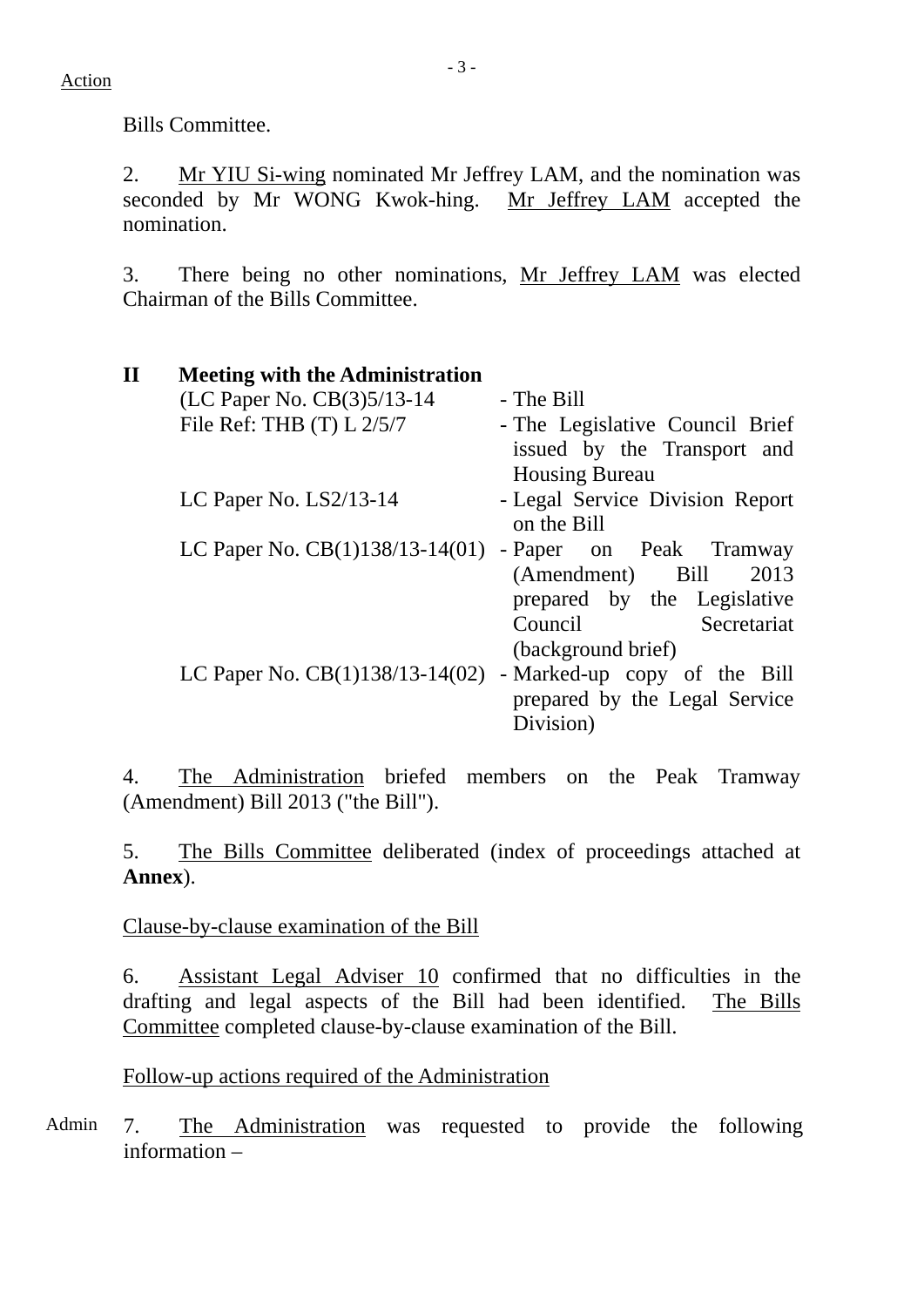- (a) whether the Peak Tramways Company Limited ("PTC") would continue to maintain or improve the safety and service performance of the peak tramway during the interim operating period (i.e. from 1 January 2014 to 31 December 2015); and
- (b) if so, the resources which PTC was going to invest for such maintenance or improvement during the said period.

(*Post-meeting note:* The Administration's supplementary information paper was issued to members on 31 October 2013 vide LC Paper No. CB(1)198/13-14(01).)

## Legislative timetable

Admin Clerk 8. The Bills Committee completed the scrutiny of the Bill. The Administration advised members that it would liaise with the clerk on the date to resume the Second Reading debate on the Bill. Members agreed.

## **III Any other business**

9. There being no other business, the meeting ended at 11:15 am.

Council Business Division 1 Legislative Council Secretariat 17 December 2013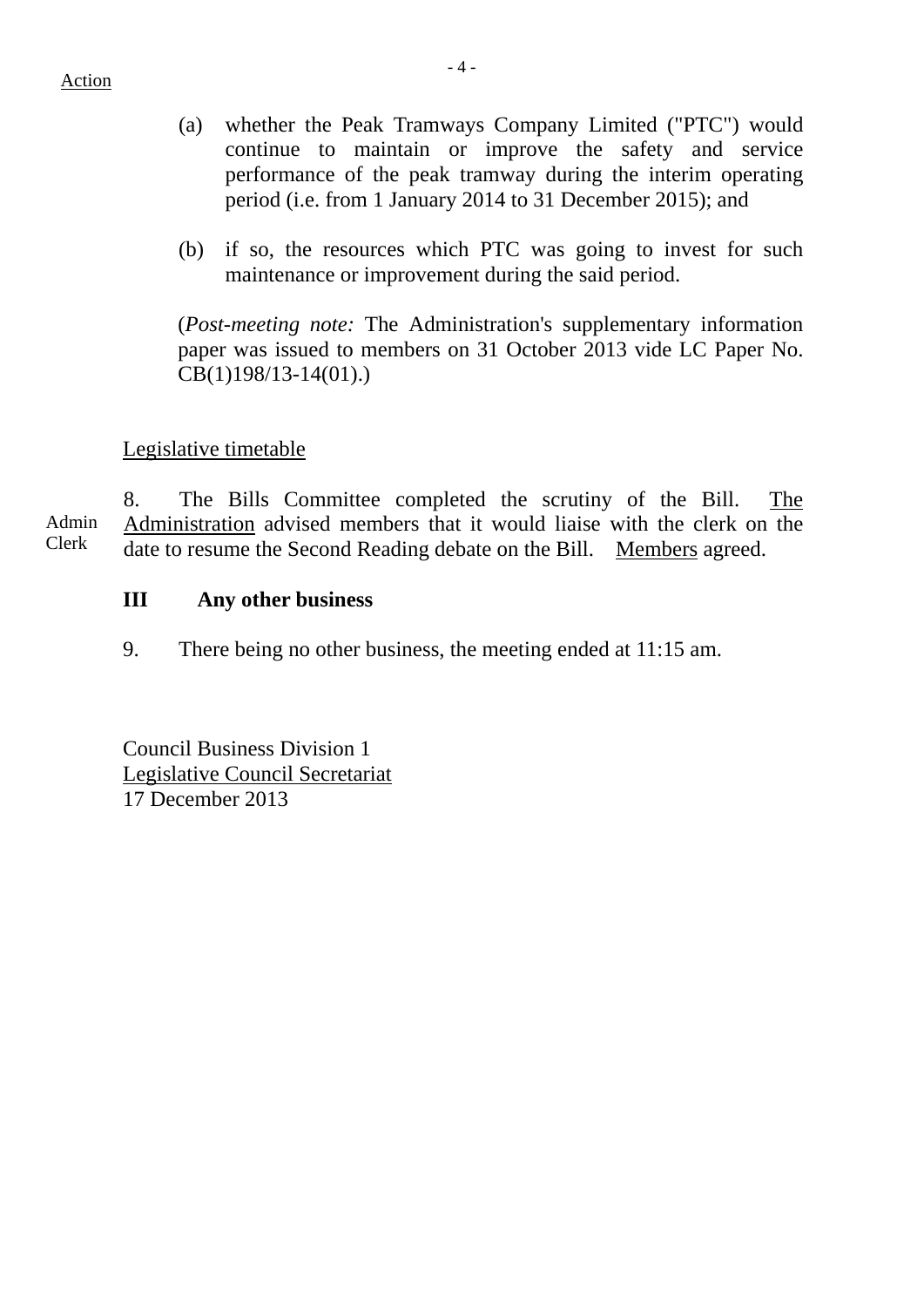#### **Annex**

#### **Proceedings of the first meeting of the Bills Committee on Peak Tramway (Amendment) Bill 2013 on Friday, 25 October 2013, at 10:45 am in Conference Room 3 of the Legislative Council Complex**

| <b>Time</b><br>marker | <b>Speaker</b>                                                                    | Subject(s)                                                                                                                                                                                                                                                                                                                                                                                                                                                                                                                                                                                                                                                                                                                                                                                                                                                                                                                                                           | <b>Action required</b>                                             |
|-----------------------|-----------------------------------------------------------------------------------|----------------------------------------------------------------------------------------------------------------------------------------------------------------------------------------------------------------------------------------------------------------------------------------------------------------------------------------------------------------------------------------------------------------------------------------------------------------------------------------------------------------------------------------------------------------------------------------------------------------------------------------------------------------------------------------------------------------------------------------------------------------------------------------------------------------------------------------------------------------------------------------------------------------------------------------------------------------------|--------------------------------------------------------------------|
|                       | <b>Agenda item I – Election of Chairman</b>                                       |                                                                                                                                                                                                                                                                                                                                                                                                                                                                                                                                                                                                                                                                                                                                                                                                                                                                                                                                                                      |                                                                    |
| 000252                | 000132 - Mr CHAN Kam-lam<br>Mr Jeffrey LAM<br>Mr YIU Si-wing<br>Mr WONG Kwok-hing | <b>Election of Chairman</b><br>Mr Jeffrey LAM was elected as the Chairman<br>of the Bills Committee ("BC").                                                                                                                                                                                                                                                                                                                                                                                                                                                                                                                                                                                                                                                                                                                                                                                                                                                          |                                                                    |
|                       | Agenda item II - Meeting with the Administration                                  |                                                                                                                                                                                                                                                                                                                                                                                                                                                                                                                                                                                                                                                                                                                                                                                                                                                                                                                                                                      |                                                                    |
| 000643                | 000347 – Chairman<br>Administration                                               | Briefing by the Administration on the Peak<br>Tramway (Amendment) Bill 2013 ("the Bill")                                                                                                                                                                                                                                                                                                                                                                                                                                                                                                                                                                                                                                                                                                                                                                                                                                                                             |                                                                    |
| 001420                | $000644$ – Chairman<br>Mr WONG Kwok-hing<br>Administration                        | Mr WONG indicated that he supported the Bill<br>and the Administration's two-stage approach to<br>the legislative amendment exercise. However,<br>he expressed concerns about whether the<br>two-year interim period was sufficient for the<br>Administration to resolve all the issues related<br>to the long-term arrangements for the operation<br>of the peak tramway; and whether the Peak<br>Tramways Company Limited ("PTC") would Administration to<br>continue to invest to maintain/improve the<br>safety and service performance of the peak<br>tramway during the interim period.<br>He<br>requested to have information on the latter in<br>writing.<br>The Administration assured members that the<br>two-year period, though a bit tight, should be<br>sufficient for the parties concerned to work out<br>the long-term arrangements and complete the<br>necessary legislative amendments for them.<br>During the two-year interim period, PTC still | provide<br>information/<br>response<br>(paragraph 7 of<br>minutes) |
| $001421 -$<br>002055  | Chairman<br>Mr YIU Si-wing<br>Administration                                      | had to maintain its safety and service<br>performance standards.<br>Mr YIU expressed support for the Bill.<br>However, he expressed concerns over the fare<br>level of the peak tramway and whether there<br>should be a notification mechanism for fare                                                                                                                                                                                                                                                                                                                                                                                                                                                                                                                                                                                                                                                                                                             |                                                                    |
|                       |                                                                                   | adjustments.<br>He also enquired about the<br>details pertaining to complaints made against<br>the peak tramway service. Mr YIU suggested<br>that the Administration<br>should take the<br>opportunity to explore whether the policy<br>responsibility to grant an operating right for the<br>peak tramway should be transferred from the                                                                                                                                                                                                                                                                                                                                                                                                                                                                                                                                                                                                                            |                                                                    |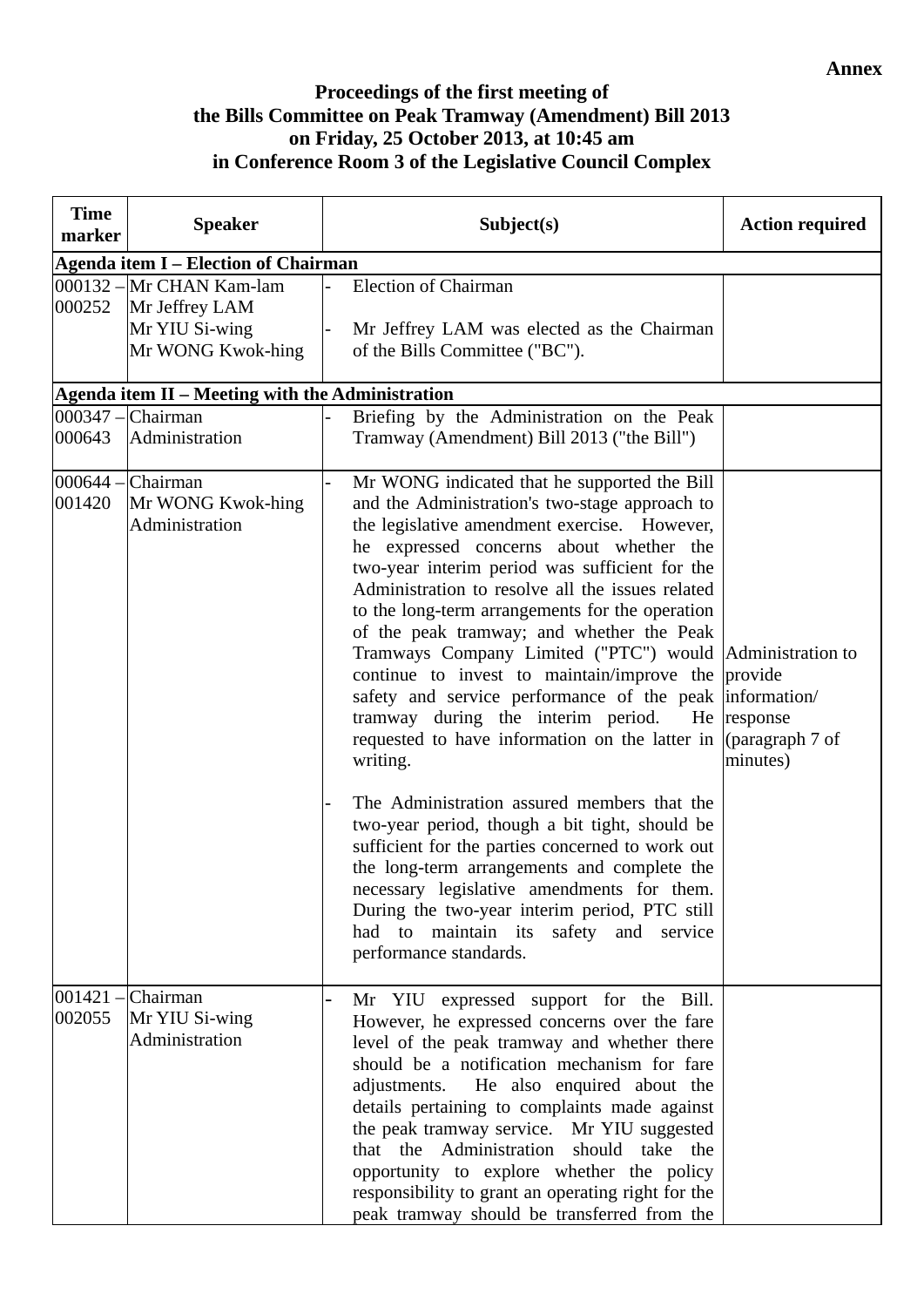| <b>Time</b><br>marker | <b>Speaker</b>                                                   | Subject(s)                                                                                                                                                                                                                                                                                                                                                                     | <b>Action required</b> |
|-----------------------|------------------------------------------------------------------|--------------------------------------------------------------------------------------------------------------------------------------------------------------------------------------------------------------------------------------------------------------------------------------------------------------------------------------------------------------------------------|------------------------|
|                       |                                                                  | and Housing Bureau<br>Transport<br>the<br>to<br>Commerce<br>Economic<br>Development<br>and<br>Bureau, given that the peak tramway had long<br>become a tourism facility, rather than a form of<br>public transport for the general public.                                                                                                                                     |                        |
|                       |                                                                  | The Administration replied that:                                                                                                                                                                                                                                                                                                                                               |                        |
|                       |                                                                  | the fares of the peak tramway were<br>(a)<br>de-regulated in 1980s. The Administration<br>believed that any fare adjustment would be<br>carefully considered by PTC having regard to<br>the market situation;                                                                                                                                                                  |                        |
|                       |                                                                  | PTC maintained good safety and service<br>(b)<br>performance over the years. On average,<br>there were less than two complaints from the<br>public against the peak tramway service each<br>year, nor did the Travel Industry Council of<br>Hong Kong receive major complaints against<br>the peak tramway service; and                                                        |                        |
|                       |                                                                  | the Administration took note of Mr YIU's<br>(c)<br>views on the notification mechanism for fare<br>adjustments and long-term governance of the<br>peak tramway.                                                                                                                                                                                                                |                        |
| 002524                | 002056 - Chairman<br>Mr CHAN Kam-lam                             | Clause-by-clause examination of the Bill                                                                                                                                                                                                                                                                                                                                       |                        |
|                       | <b>Assistant Legal Adviser</b><br>10 ("ALA10")<br>Administration | ALA10 confirmed that no difficulties in the<br>drafting and legal aspects of the Bill had been<br>identified.                                                                                                                                                                                                                                                                  |                        |
|                       |                                                                  | Mr CHAN recommended that the Bill should be<br>passed.                                                                                                                                                                                                                                                                                                                         |                        |
| 002756                | $002525$ - Chairman<br>Mr Frankie YICK<br>Administration         | Mr YICK enquired whether there would be any<br>measures to improve the queuing environment<br>for passengers and reduce waiting time for the<br>peak tramway during the two-year interim<br>period.                                                                                                                                                                            |                        |
|                       |                                                                  | The Administration advised that PTC had<br>already implemented various measures to<br>improve<br>the<br>situation.<br>They included<br>arranging separate queues for passengers<br>holding different kinds of tickets to get aboard<br>and allowing pre-booked tickets. Also, the<br>Administration<br>would<br>examine<br>PTC's<br>upgrading plan for the peak tramway system |                        |